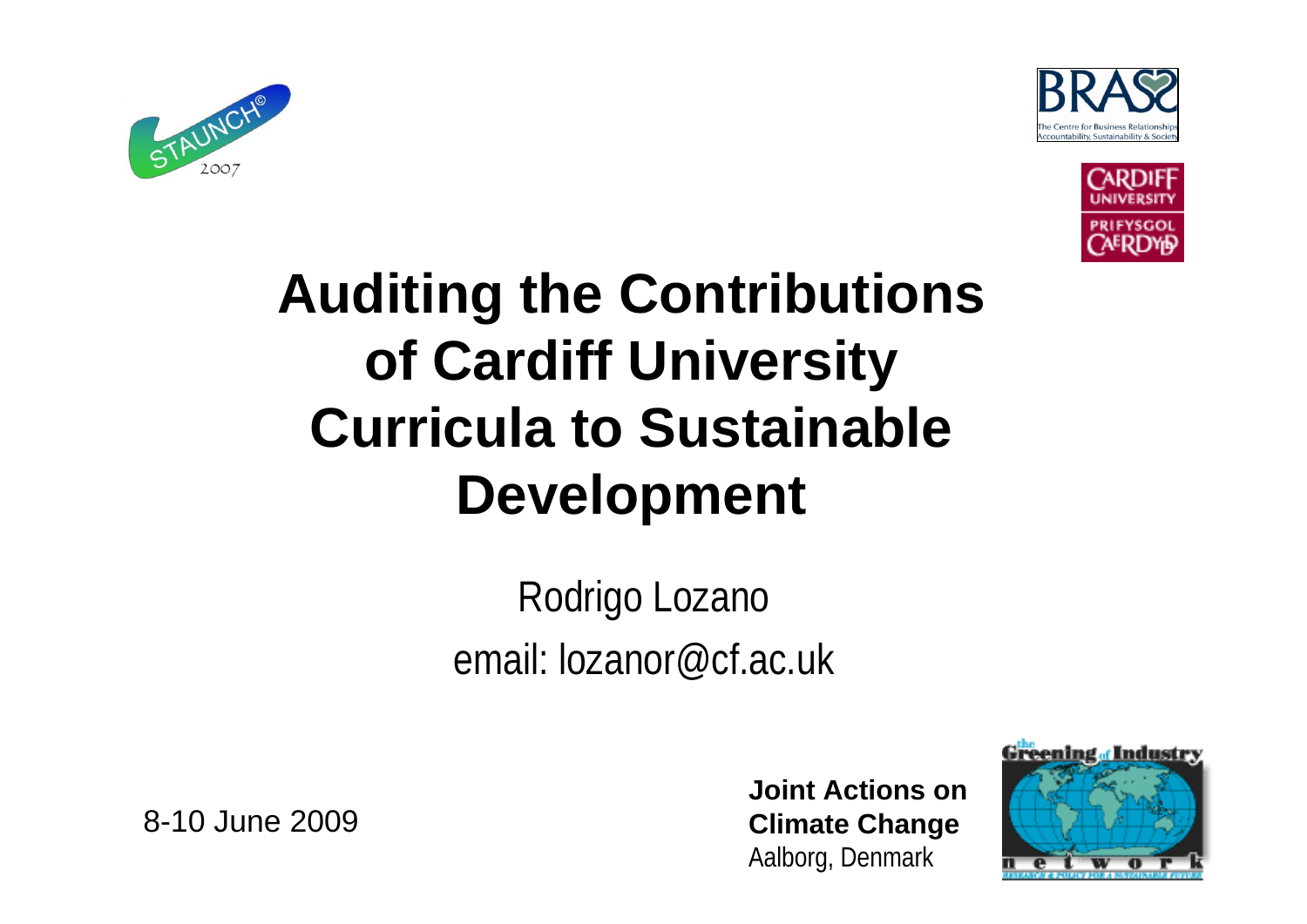



## Overview of this presentation

- Cardiff University overview
- STAUNCH ©
- Results from auditing Cardiff University curricula
- Limitations
- Conclusions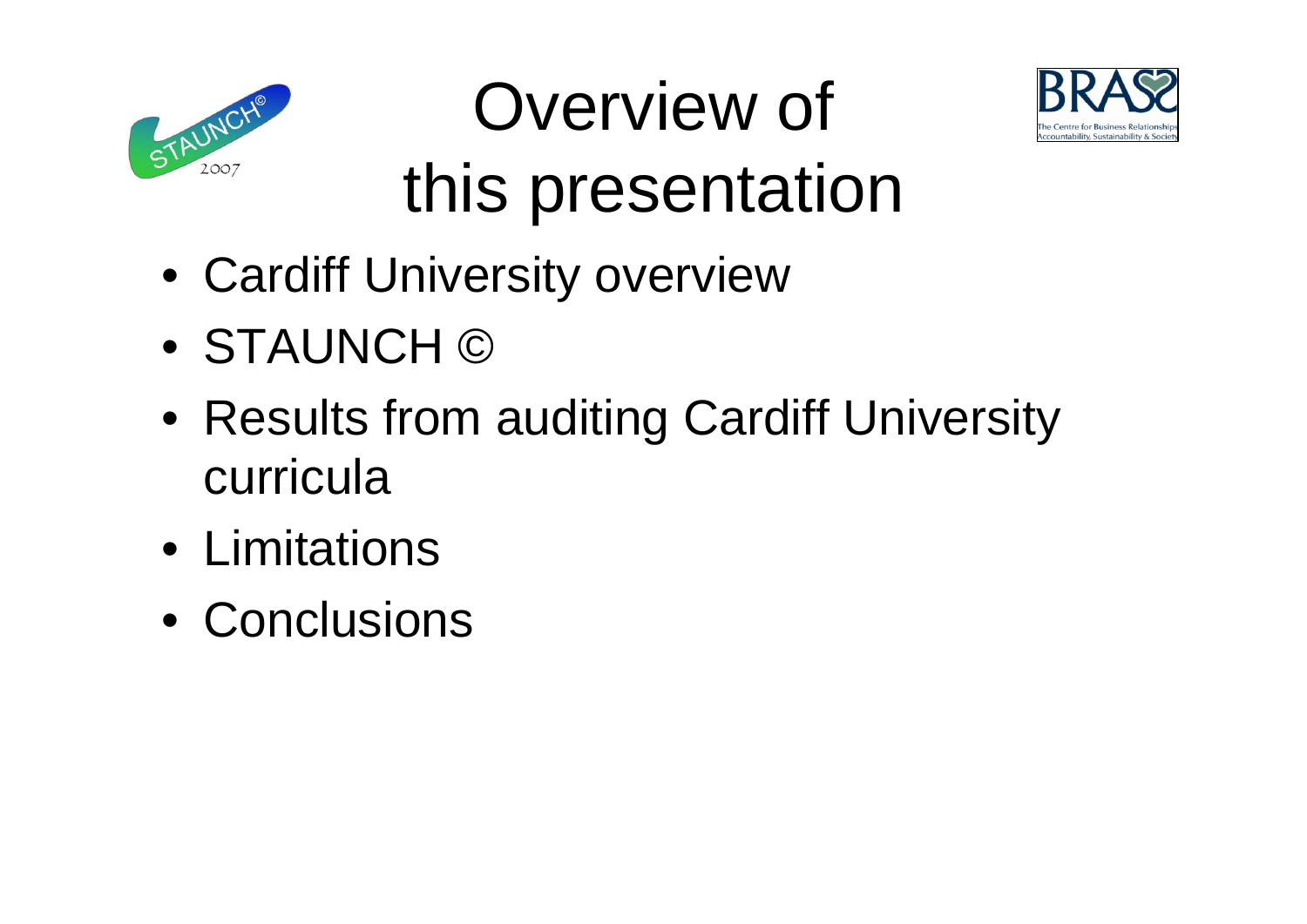



# Cardiff University

- Around **25,000** students and **5,500** staff
- SD **efforts** including: incorporating SD the university's policies, certifying the Univ with ISO14001, and audit of curricula contributions to SD
- **21 schools** (from 28) participated in the audit
- Done with the help of the Sustainability Tool for Auditing UNiversity Curricula in Higher-Education (STAUNCH©)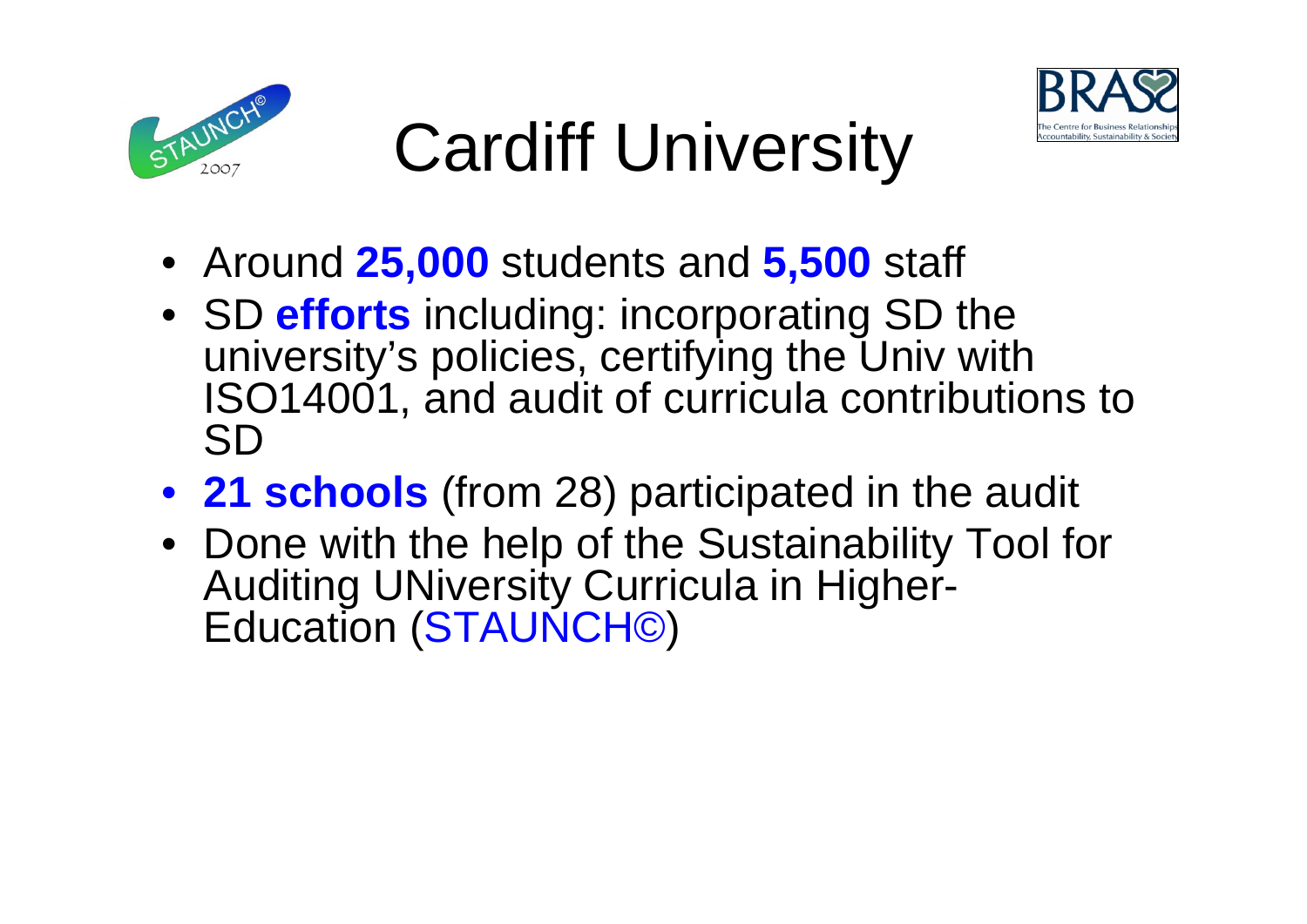

## **Pilot group (21 out of 28)**



- **Architecture**
- **Biosciences**
- **Business, including Economics**
- **Chemistry**
- **City & Regional Planning**
- **Computer Science**
- **Earth sciences**
- **Engineering**
- **English, Communication and Philosophy**
- **European studies**
- **History and Archaeology**
- **Journalism, Media and Cultural Studies**
- **Law**
- **Lifelong Learning**
- **Mathematics**
- **Music**
- **Optometry and Vision Sciences**
- **Physics & Astronomy**
- **Psychology**
- **Religious and Theological Studies**
- **Social Sciences, including Criminology and Education**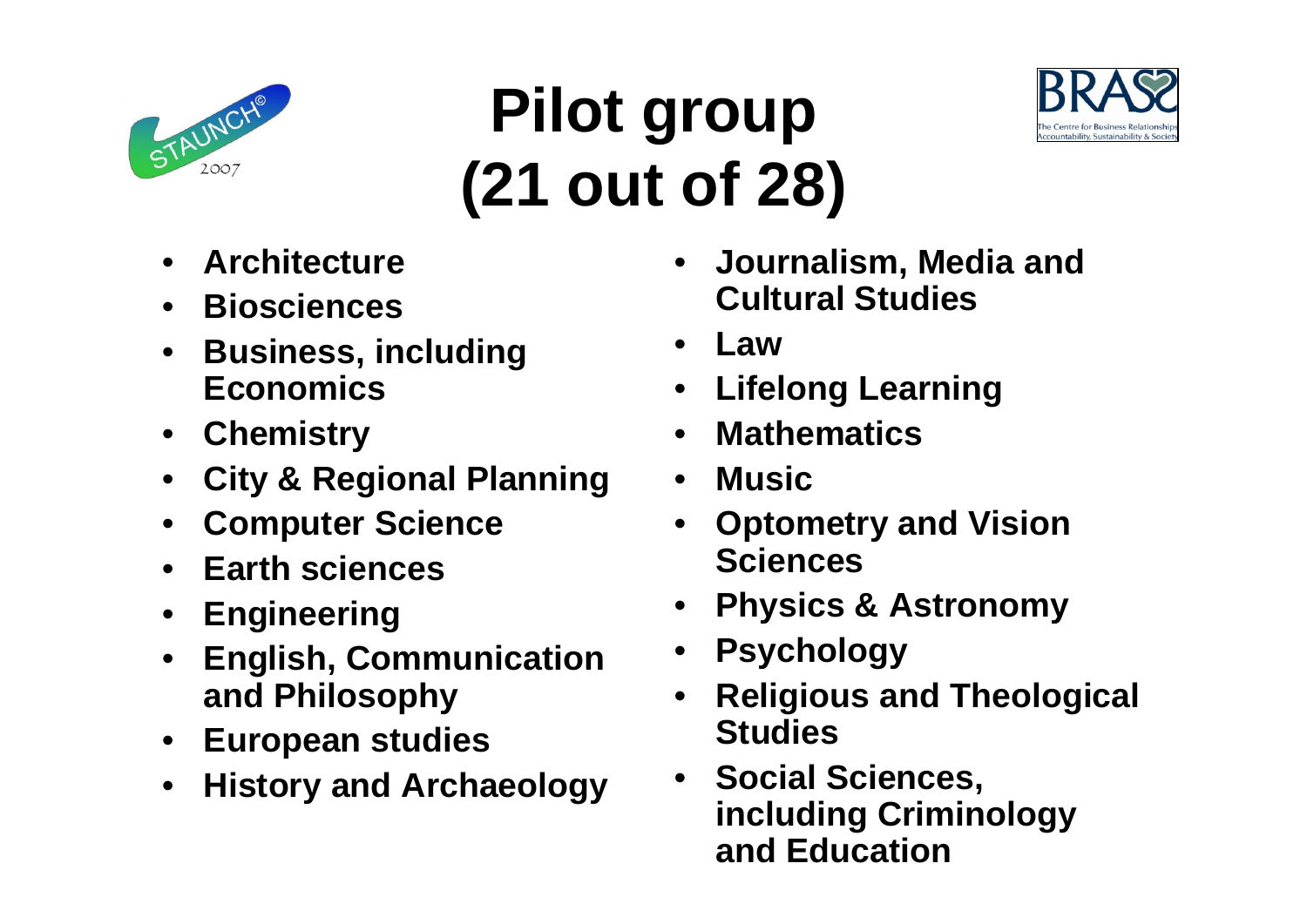





- 1. to assess systematically how universities curricula contributes to SD
- 2. to facilitate consistent and comparable auditing efforts
- Based on two combined equilibria:
	- cross-cutting themes' dimension
	- SD contribution, looking for the balance among the four SD dimensions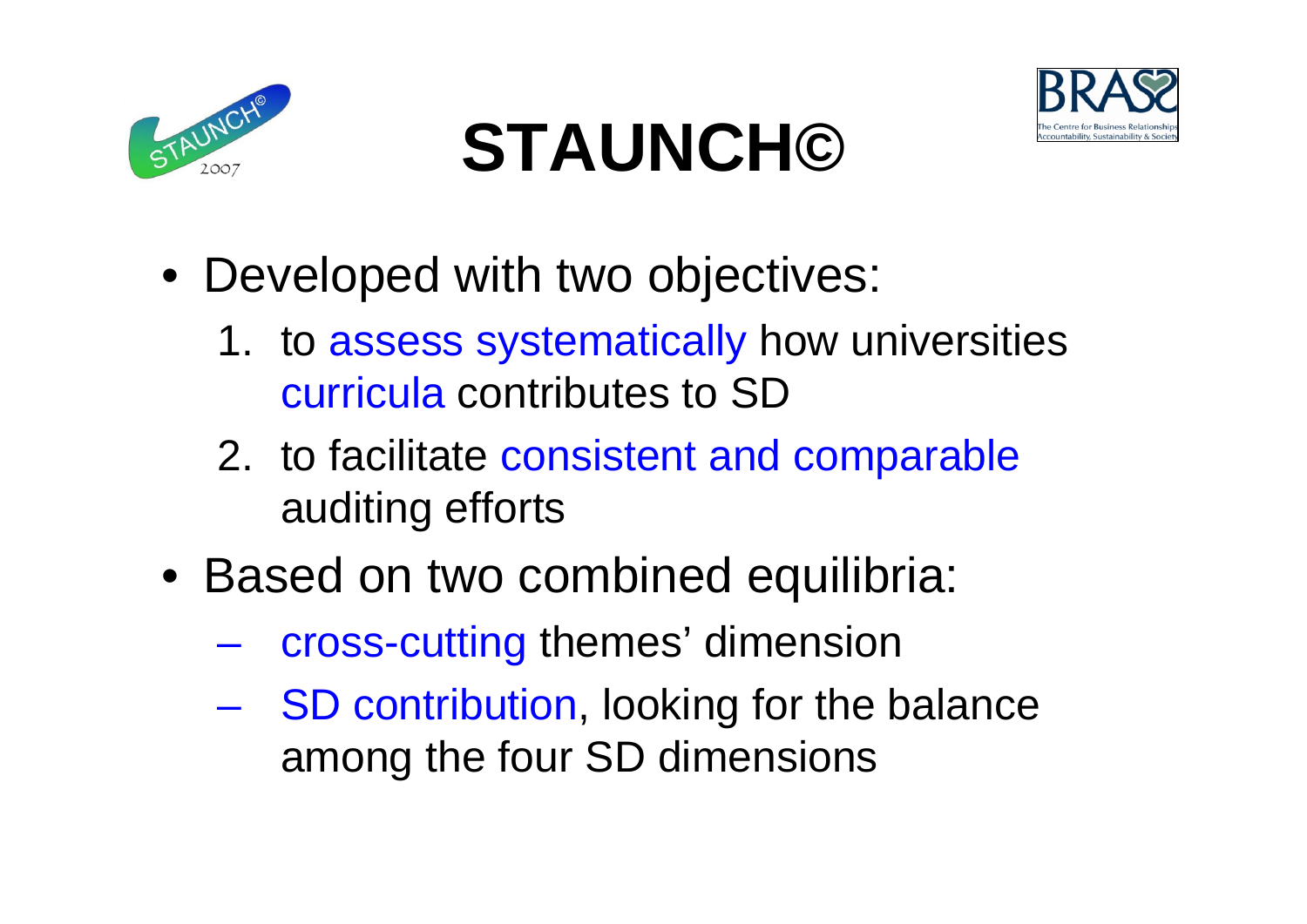

| Economic |                        | <b>Environmental</b> |                                          | <b>Social</b> |                             |
|----------|------------------------|----------------------|------------------------------------------|---------------|-----------------------------|
|          | GNP, Productivity      |                      | Policy/Administration                    |               | Demography, Population      |
|          | Resource<br>use,       | $\bullet$            | Products and services (inc. transport)   | ٠             | Employment,                 |
|          | exhaustion (materials, | $\bullet$            | Pollution/Accumulation<br>of<br>toxic    |               | Unemployment                |
|          | energy, water)         |                      | waste/Effluents                          | ٠             | Poverty                     |
|          | Finances and SD        |                      | <b>Biodiversity</b>                      |               | Bribery, corruption         |
|          | Production,            |                      | Resource efficiency and eco-efficiency   |               | Equity, Justice             |
|          | consumption patterns   |                      | Global warming, Emissions, Acid rain,    | $\bullet$     | Health                      |
|          | Developmental          |                      | Climate change, Ozone depletion          |               | Social cohesion             |
|          | economics              |                      | Resources (depletion, conservation)      |               | Education                   |
|          |                        |                      | (materials, energy, water)               |               | Diversity                   |
|          |                        | ٠                    | Desertification, deforestation, land use |               | Cultural diversity<br>(own) |
|          |                        |                      | Ozone depletion                          |               | and others)                 |
|          |                        |                      | Alternatives                             |               | Labour, Human rights        |
|          |                        |                      |                                          |               |                             |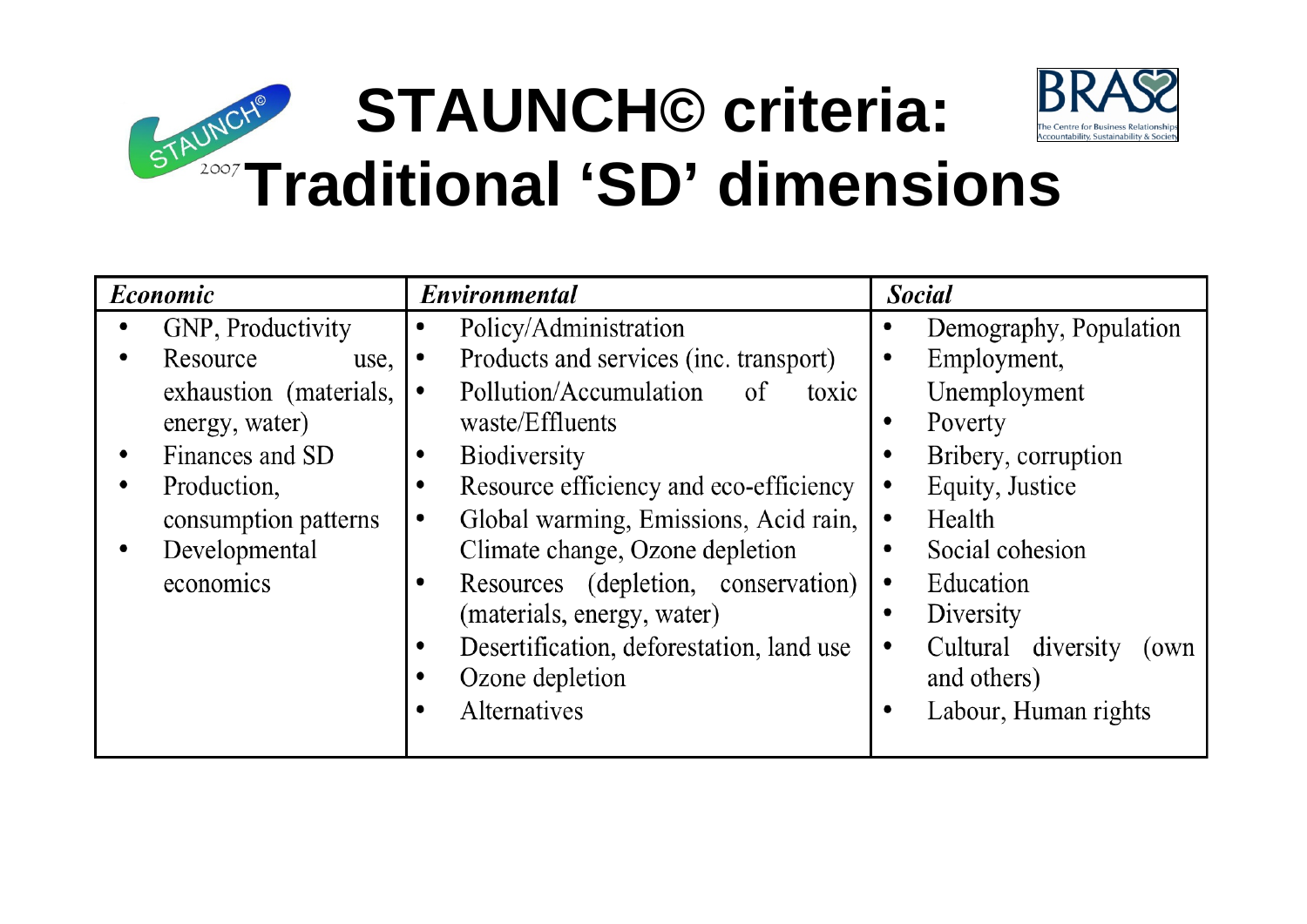

# STAUNCH© Criteria: Cross-cutting themes



- People as part of nature/Limits to growth
- Systems thinking/application
- Responsibility
- Governance
- Holistic thinking
- Long term thinking
- Communication/ Reporting
- SD statements
- **Disciplinarity**
- Ethics/Philosophy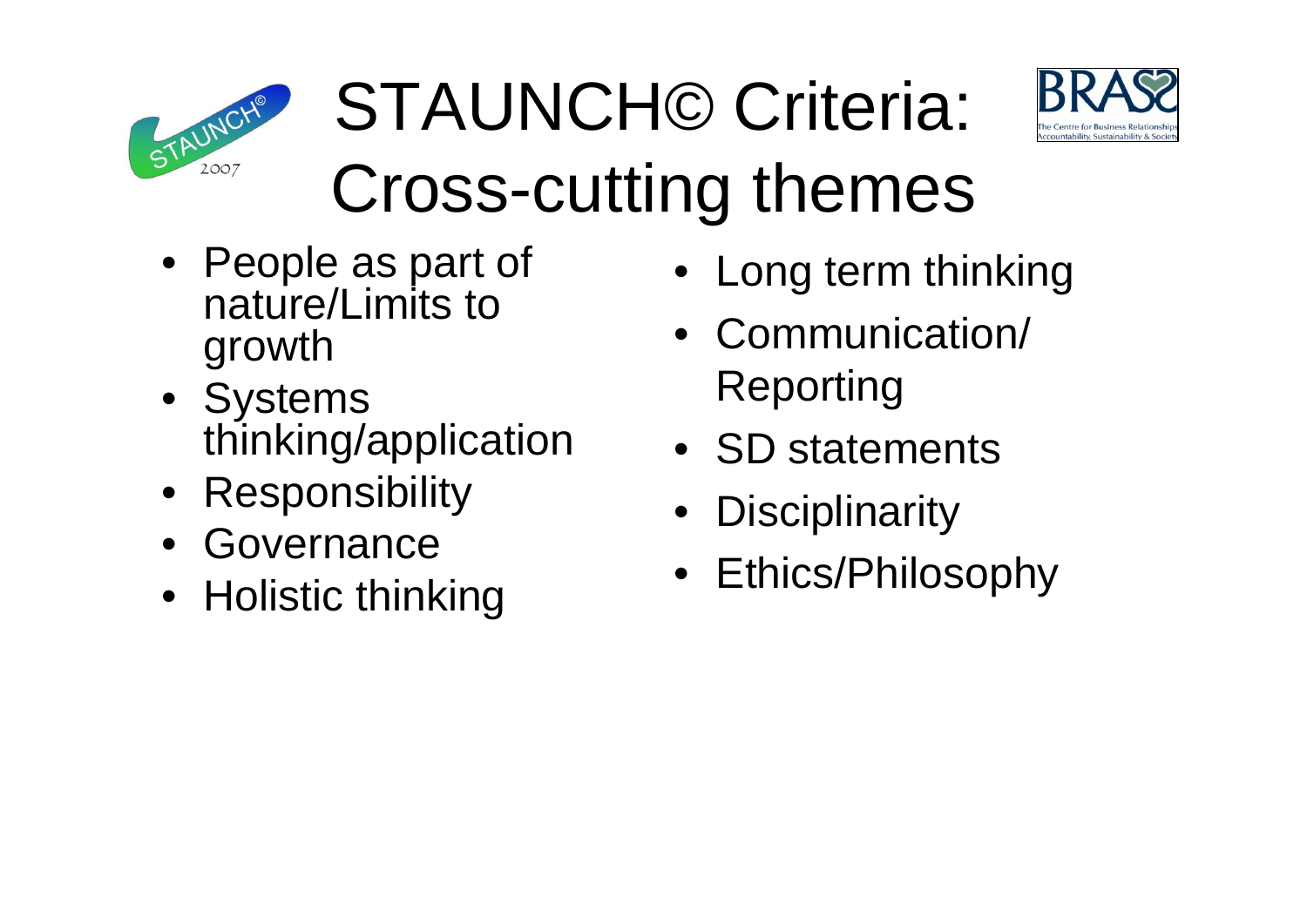



## **Calculations of contributions to SD**

- **Strength and relative percentages in the four criteria groups:**
	- **Economic strength**
	- **Environmental strength**
	- **Social strength**
	- **Cross-cutting themes strength**
- **Contribution for each Module, Degree, and School**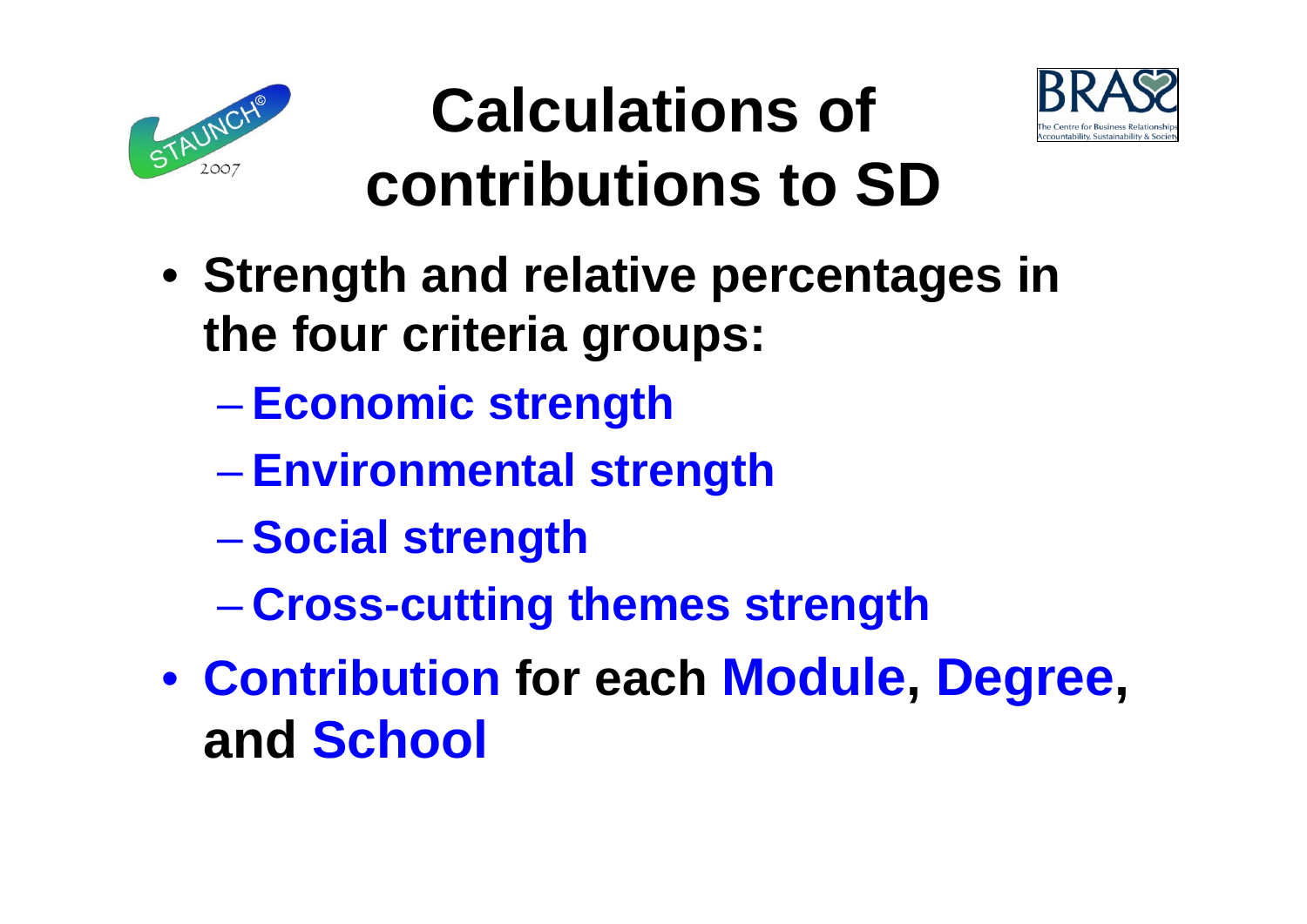





- From **5,848** modules analysed 1,810 relate to SD
- Contributions to SD are **predominantly** high
- **Strength** of contributions to SD are mainly low (69%)
- **Main focus** of the courses is on Social aspects  $(40\%)$
- **Least focus** of the courses is on Environmental aspects (12%)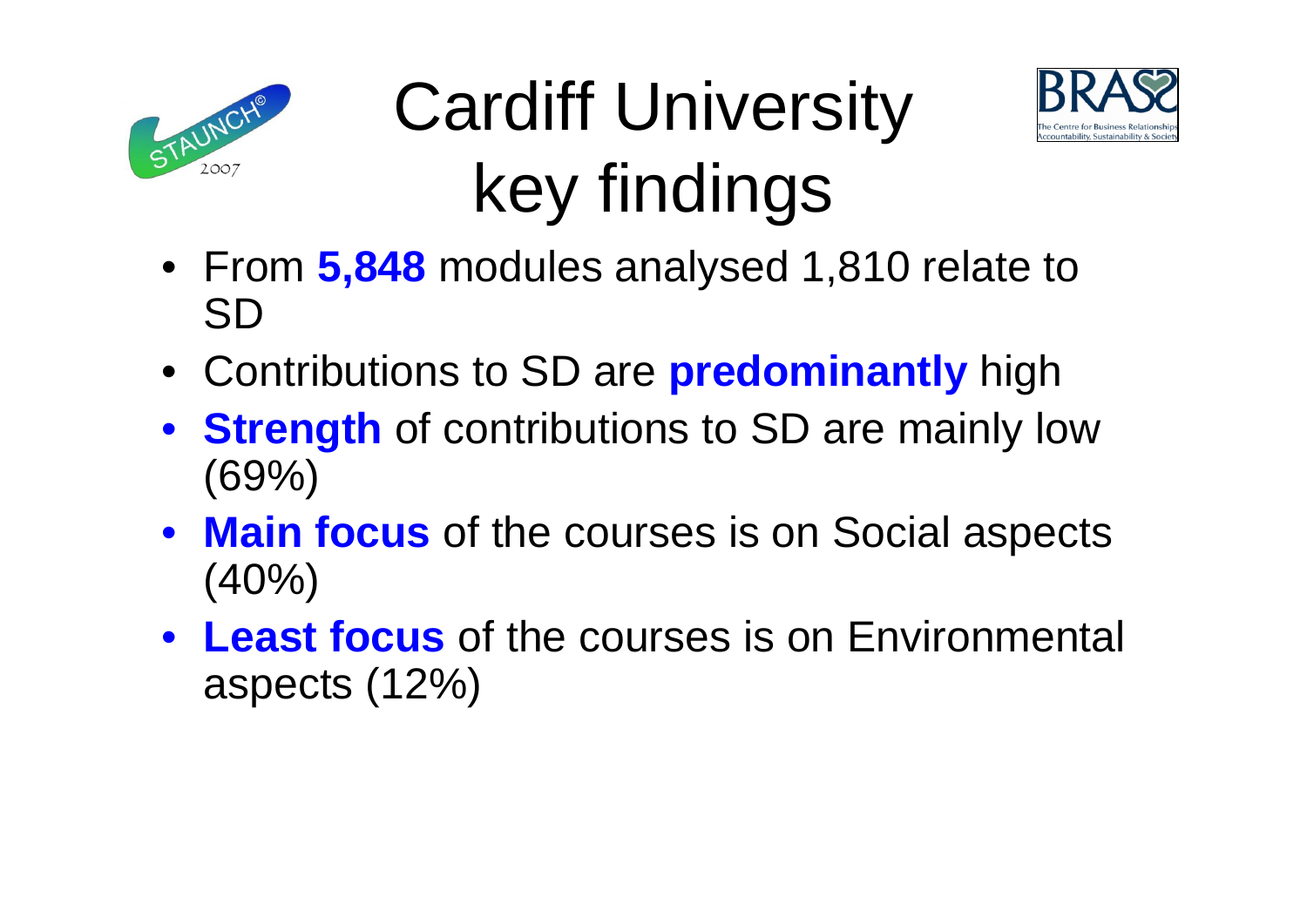



## **Contributions to SD**

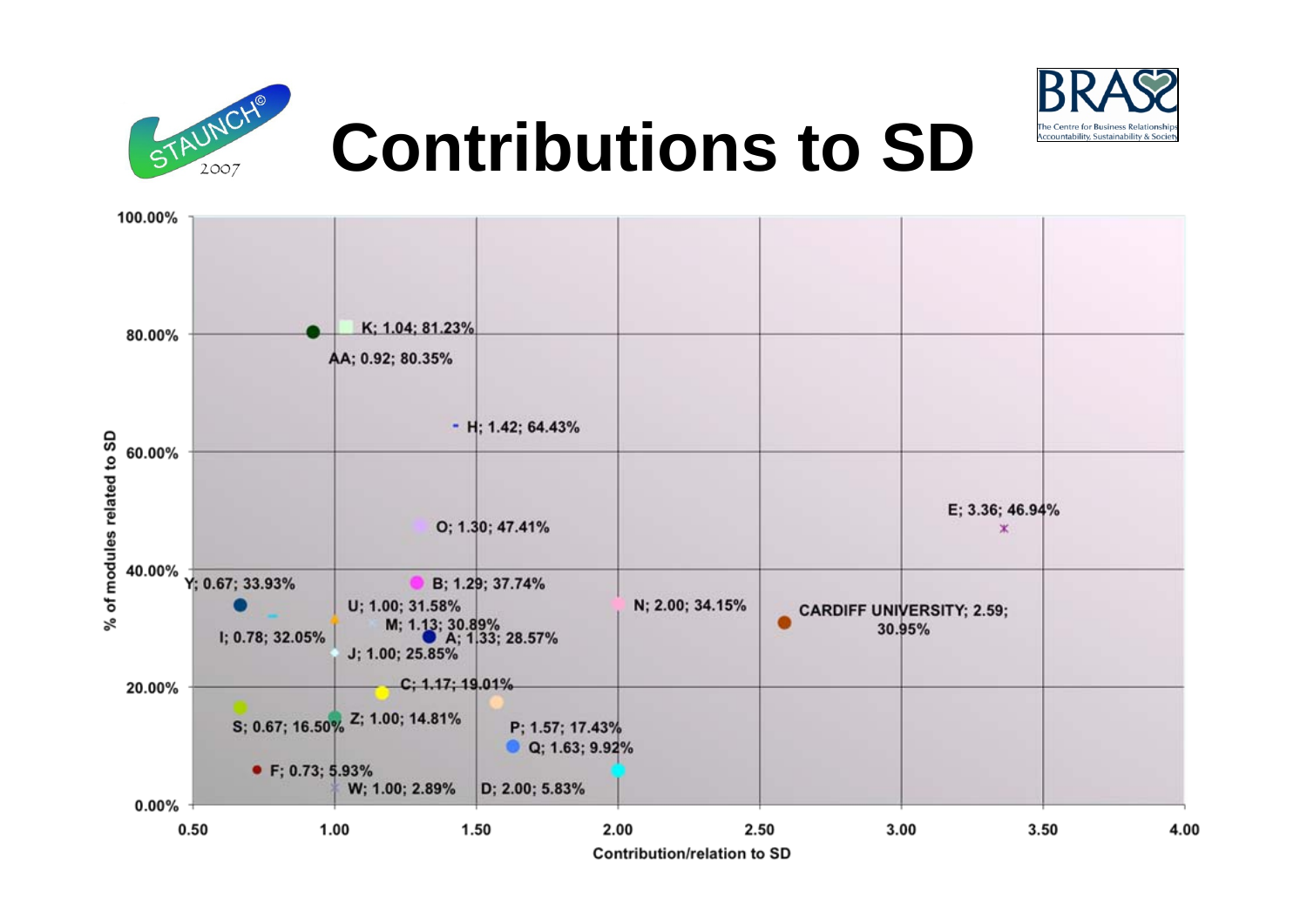



#### **Balance of aspects**

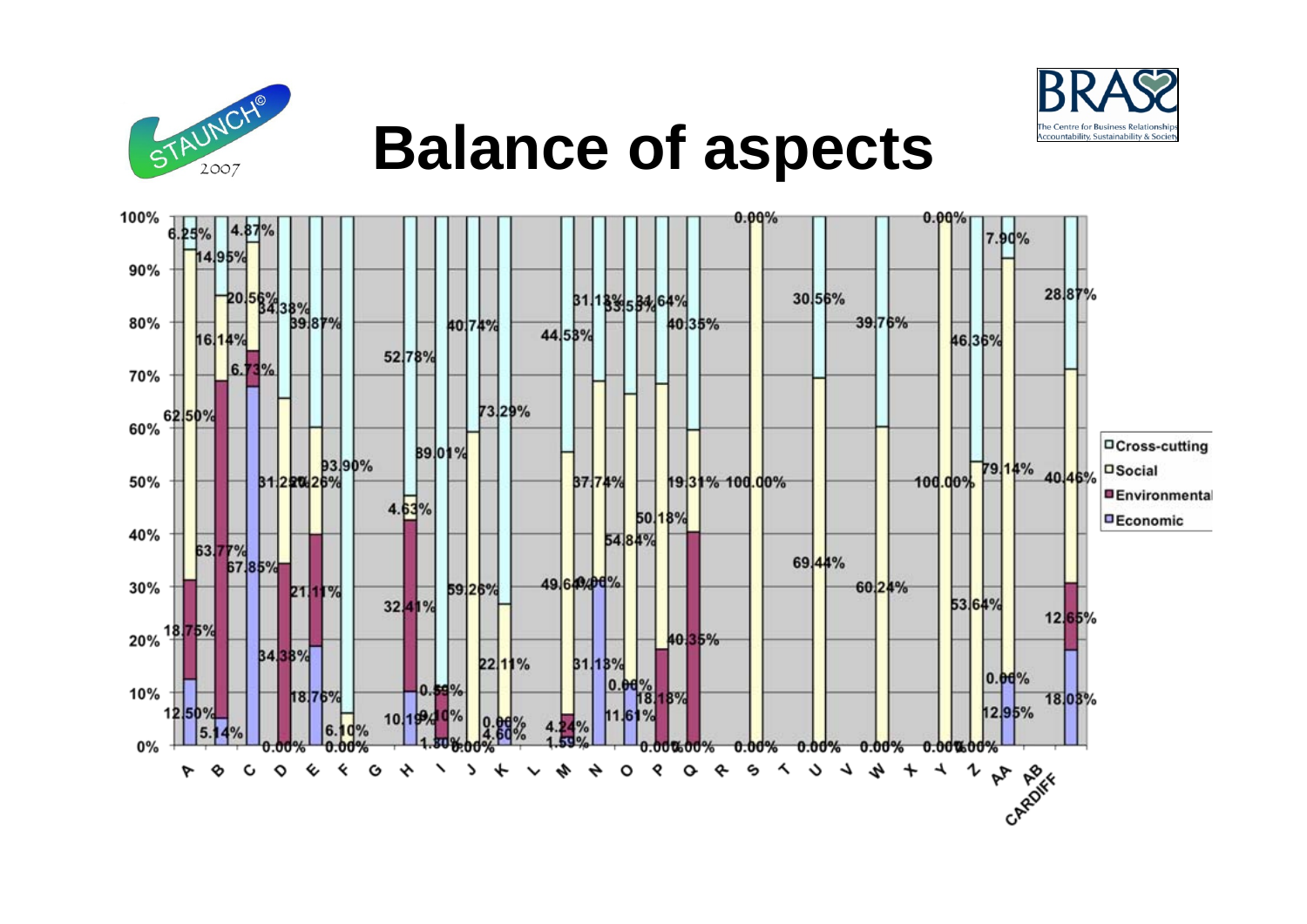

### **Contribution strengths**



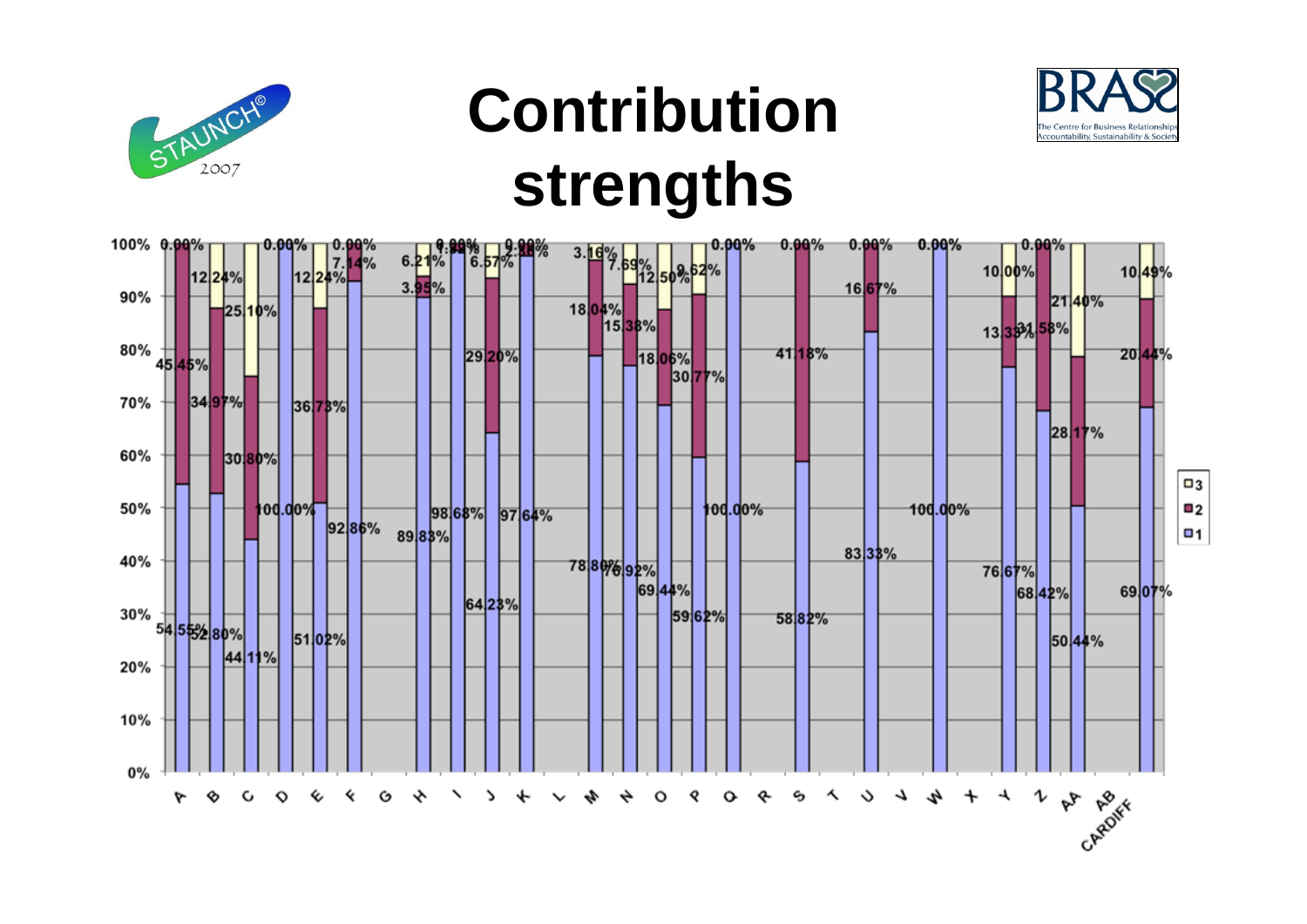



# **Conclusions (1)**

- **Discussions with the schools' and university leaders need to take place to address the schools and university contributions to SD to address each school's relevance and its proportionality to its number of modules**
- **There are opportunities for the schools to make more of their modules and degrees relate to SD. This can be achieved by making the links between modules and SD more explicit and clear in the module aims**